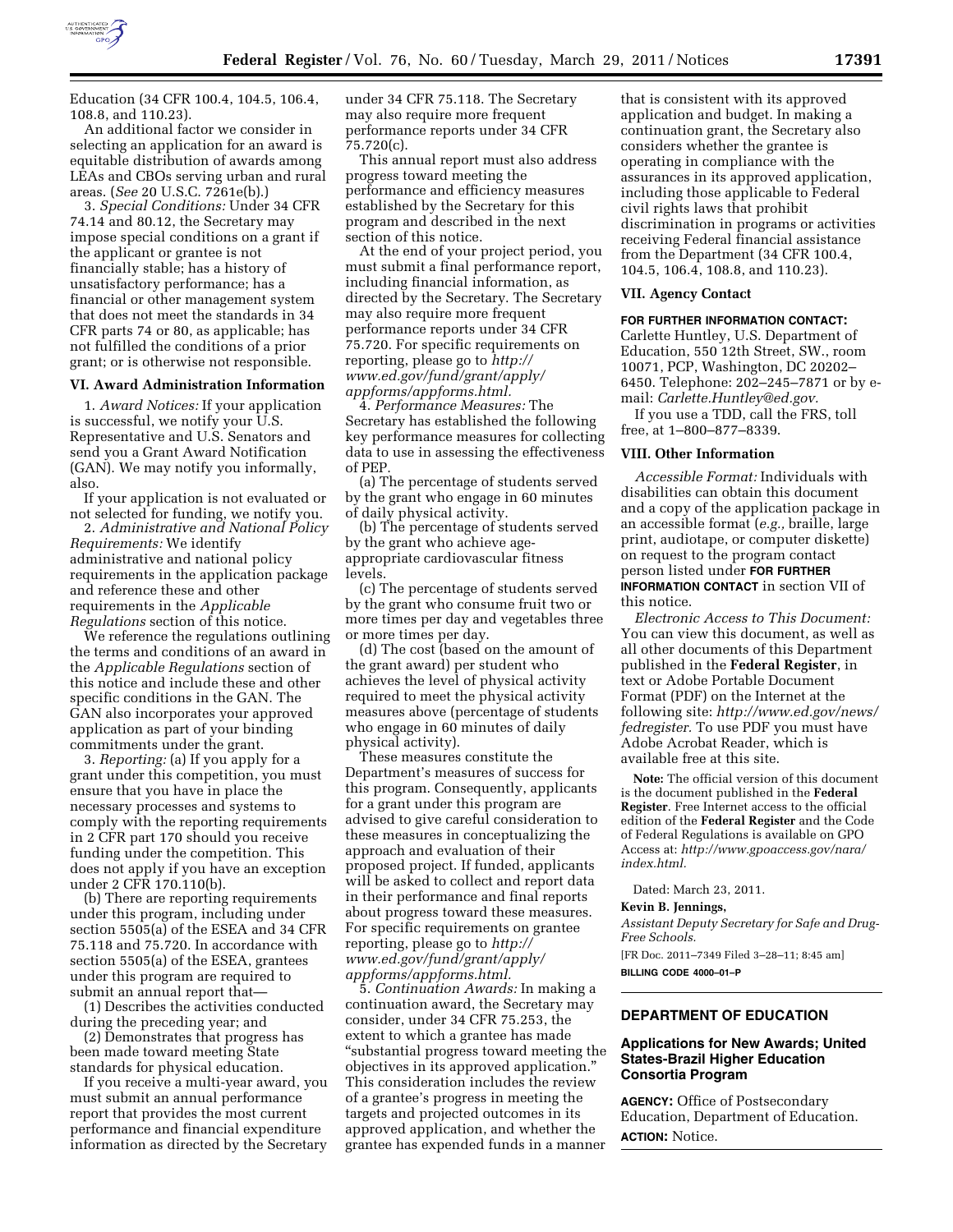### **Overview Information**

*Applications for New Awards; International and Foreign Language Education Service (IFLE): Fund for the Improvement of Postsecondary Education (FIPSE)—Special Focus Competition: United States (U.S.)-Brazil Higher Education Consortia Program* 

Notice inviting applications for new awards for fiscal year (FY) 2011.

*Catalog of Federal Domestic Assistance (CFDA) Number:* 84.116M. Dates:

*Applications Available:* March 29, 2011.

*Deadline for Transmittal of Applications:* May 13, 2011. *Deadline for Intergovernmental Review:* July 12, 2011.

## **Full Text of Announcement**

### **I. Funding Opportunity Description**

*Purpose of Program:* The purpose of this program is to provide grants or enter into cooperative agreements to improve postsecondary education opportunities by focusing on problem areas in postsecondary education or approaches to improve postsecondary education.

*Priorities:* This competition includes one absolute priority and three invitational priorities.

*Absolute Priority:* This priority is from the notice of final priorities for this program, published in the **Federal Register** on December 11, 2009 (74 FR 65764). For FY 2011, this priority is an absolute priority. Under 34 CFR 75.105(c)(3), we consider only applications that meet this priority. This priority is:

Support of the formation of educational consortia of U.S. and Brazilian institutions. To meet this priority, the applicant must propose a project that supports cooperation in the coordination of curricula; the exchange of students, if pertinent to grant activities; and the opening of educational opportunities between the U.S. and Brazil. In order to be eligible for an award under this priority, the applicant in the U.S. must be a U.S. institution and the applicant in Brazil must be a Brazilian institution. Brazilian institutions participating in any consortium proposal under this priority may apply to the Coordination of Improvement of Personnel of Superior Level (CAPES), Brazilian Ministry of Education, for additional funding under a separate but parallel Brazilian competition.

*Invitational Priorities:* For FY 2011, these priorities are invitational priorities. Under 34 CFR 75.105(c)(1),

we do not give an application that meets these invitational priorities a competitive or absolute preference over other applications.

These priorities are:

#### *Invitational Priority 1*

This priority invites projects that include a plan to work with an institution of higher education (IHE) in another country in Latin America (in addition to Brazil) to create a partnership that would focus on key elements of international student exchange programs such as: developing cooperative bilateral arrangements, crafting inter-institutional bilateral Memorandums of Understanding (MOUs), student recruitment and selection strategies, student language and preparation requirements, tuition reciprocity agreements, student fees, curriculum development, student credit transfer or recognition, and financial sustainability.

### *Invitational Priority 2*

In order to increase the participation of underrepresented students in international education and foreign language learning, the Secretary encourages applications from consortia that include community colleges or minority-serving institutions eligible for assistance under part A or B of title III or under title V of the HEA. (Please refer to section III.1. Eligible Applicants for additional information on applications from consortia.)

## *Invitational Priority 3*

This priority invites applications from consortia in which the lead applicant institution has not served as a lead or partner grantee institution in a consortia funded under this program since FY 2006. (Please refer to section III.1. Eligible Applicants for additional information on applications from consortia and lead and partner applicant/grantee institutions.)

**Program Authority:** 20 U.S.C. 1138–1138d.

*Applicable Regulations:* (a) The Education Department General Administrative Regulations (EDGAR) in 34 CFR parts 74, 75, 77, 79, 80, 82, 84, 85, 86, 97, 98, and 99. (b) The notice of final priorities for this program, published in the **Federal Register** on December 11, 2009 (74 FR 65764).

**Note:** The regulations in 34 CFR part 79 apply to all applicants except Federally recognized Indian Tribes.

**Note:** The regulations in 34 CFR part 86 apply to IHEs only.

# **II. Award Information**

*Type of Award:* Discretionary grants. *Estimated Available Funds:* The Administration has requested \$64,036,000 for awards for the FIPSE program for FY 2011, of which we intend to use an estimated \$490,000 for this competition. The actual level of funding, if any, depends on final congressional action. However, we are inviting applications to allow enough time to complete the grant process, if Congress appropriates funds for these programs.

*Estimated Range of Awards:* \$30,000– \$35,000 for the first year and \$210,000– \$250,000 for the four-year duration of the grant.

*Estimated Average Size of Awards:*  \$35,000 for the first year and \$240,000 for the four-year duration of the grant. *Estimated Number of Awards:* 14.

**Note:** The Department is not bound by any estimates in this notice.

*Project Period:* Up to 48 months.

## **III. Eligibility Information**

1. *Eligible Applicants:* IHEs, other public and private nonprofit institutions and agencies, and combinations of these institutions and agencies.

Eligible parties may apply as a group for a grant (*e.g.,* one IHE and one private nonprofit institution). For purposes of this notice, we refer to such a group as a consortium. The regulations for applications from consortia are in 34 CFR 75.127 through 75.129. Consistent with these regulations, if a consortium applies for a grant, the members of the consortium must either designate one member of the consortium to apply for the grant or establish a separate, eligible legal entity to apply for the grant. The members of the consortium must enter into an agreement that details the activities that each member of the consortium plans to perform and binds each member of the consortium to every statement and assurance made by the applicant in the application. The applicant must submit the agreement with its application.

An application from a consortium should designate a lead U.S. applicant institution and a lead Brazil applicant institution and clearly specify its partner applicant institutions, both in the U.S. and Brazil.

2. *Cost Sharing or Matching:* This program does not require cost sharing or matching.

# **IV. Application and Submission Information**

1. *Address to Request Application Package:* Michelle Guilfoil, U.S.-Brazil Higher Education Consortia Program,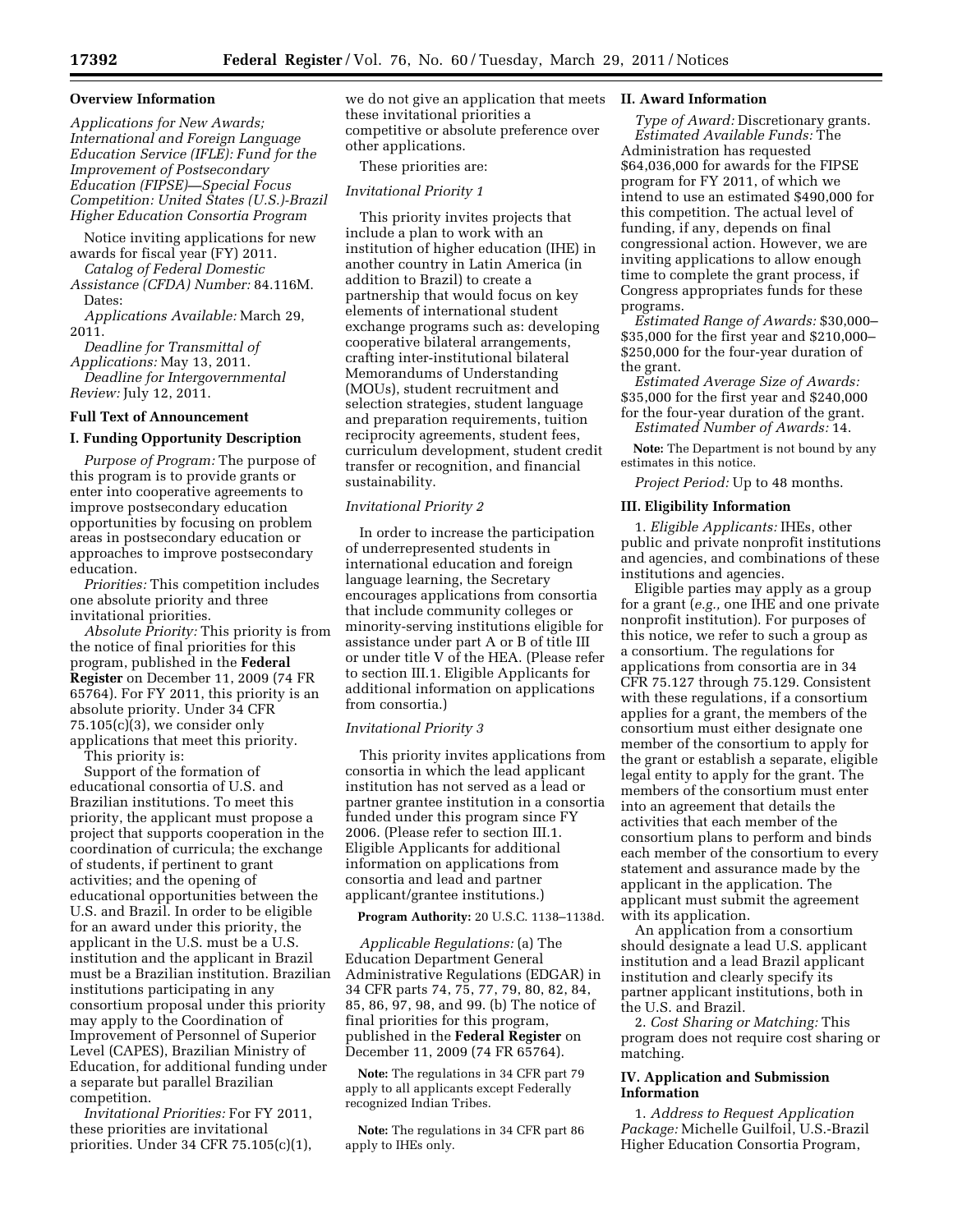U.S. Department of Education, 1990 K Street, NW., Room 6098, Washington, DC 20006–8521. Telephone: (202) 502– 7625.

If you use a telecommunications device for the deaf (TDD), call the Federal Relay Service (FRS), toll free, at 1–800–877–8339.

Individuals with disabilities can obtain a copy of the application package in an accessible format (*e.g.,* braille, large print, audiotape, or computer diskette) by contacting the program contact person listed in this section.

2. *Content and Form of Application Submission:* Requirements concerning the content of an application, together with the forms you must submit, are in the application package for this competition.

*Page Limit:* The application narrative (Part III of the application) is where you, the applicant, address the selection criteria that reviewers use to evaluate your application. You must limit the application narrative (Part III) to no more than 20 pages, using the following standards. If you do not use all of the allowable space on a page, it will be counted as a full page in determining the page count.

•  $A^{\prime\prime}$  page" is 8.5" x 11", on one side only, with 1″ margins at the top, bottom, and both sides.

• Double space (no more than three lines per vertical inch) all text in the application narrative, except titles, headings, footnotes, quotations, references, and captions. Charts, tables, figures, and graphs in the application narrative may be single spaced and will count toward the page limit.

• Use a font that is either 12 point or larger, or no smaller than 10 pitch (characters per inch).

• Use one of the following fonts: Times New Roman, Courier, Courier New, or Arial. An application submitted in any other font (including Times Roman or Arial Narrow) will not be accepted.

The page limit only applies to the application narrative (Part III). It does not apply to Part I, the Application for Federal Assistance face sheet (SF 424); the supplemental information form required by the Department of Education; Part II, the budget information summary form (ED Form 524); and Part IV, the assurances, certifications, and survey forms. In addition, the page limit does not apply to the one-page abstract, appendices, line item budget, or table of contents. If you include any attachments or appendices not specifically requested, these items will be counted as part of the application narrative (Part III) for purposes of the page limit requirement.

You must include your complete response to the selection criteria in the application narrative.

We will reject your application if you exceed the page limit.

3. *Submission Dates and Times: Applications Available:* March 29, 2011.

*Deadline for Transmittal of Applications:* May 13, 2011.

Applications for grants under this program must be submitted electronically using the Grants.gov Apply site (Grants.gov). For information (including dates and times) about how to submit your application electronically, or in paper format by mail or hand delivery if you qualify for an exception to the electronic submission requirement, please refer to section IV. 7. *Other Submission Requirements* of this notice.

We do not consider an application that does not comply with the deadline requirements.

Individuals with disabilities who need an accommodation or auxiliary aid in connection with the application process should contact the person listed under **FOR FURTHER INFORMATION CONTACT** in section VII of this notice. If the Department provides an accommodation or auxiliary aid to an individual with a disability in connection with the application process, the individual's application remains subject to all other requirements and limitations in this notice.

*Deadline for Intergovernmental Review: July 12, 2011.* 

4. *Intergovernmental Review:* This program is subject to Executive Order 12372 and the regulations in 34 CFR part 79. Information about Intergovernmental Review of Federal Programs under Executive Order 12372 is in the application package for this program.

5. *Funding Restrictions:* We reference regulations outlining funding restrictions in the *Applicable Regulations* section of this notice.

6. *Data Universal Numbering System Number, Taxpayer Identification Number, and Central Contractor Registry:* To do business with the Department of Education, you must—

a. Have a Data Universal Numbering System (DUNS) number and a Taxpayer Identification Number (TIN);

b. Register both your DUNS number and TIN with the Central Contractor Registry (CCR), the Government's primary registrant database;

c. Provide your DUNS number and TIN on your application; and

d. Maintain an active CCR registration with current information while your

application is under review by the Department and, if you are awarded a grant, during the project period.

You can obtain a DUNS number from Dun and Bradstreet. A DUNS number can be created within one business day.

If you are a corporate entity, agency, institution, or organization, you can obtain a TIN from the Internal Revenue Service. If you are an individual, you can obtain a TIN from the Internal Revenue Service or the Social Security Administration. If you need a new TIN, please allow two to five weeks for your TIN to become active.

The CCR registration process may take five or more business days to complete. If you are currently registered with the CCR, you may not need to make any changes. However, please make certain that the TIN associated with your DUNS number is correct. Also note that you will need to update your CCR registration on an annual basis. This may take three or more business days to complete.

7. *Other Submission Requirements:*  Applications for grants under this program must be submitted electronically unless you qualify for an exception to this requirement in accordance with the instructions in this section.

#### *a. Electronic Submission of Applications*

Applications for grants under the U.S.-Brazil Higher Education Consortia Program, CFDA number 84.116M, must be submitted electronically using the Governmentwide Grants.gov Apply site at *[http://www.Grants.gov.](http://www.Grants.gov)* Through this site, you will be able to download a copy of the application package, complete it offline, and then upload and submit your application. You may not email an electronic copy of a grant application to us.

We will reject your application if you submit it in paper format unless, as described elsewhere in this section, you qualify for one of the exceptions to the electronic submission requirement *and*  submit, no later than two weeks before the application deadline date, a written statement to the Department that you qualify for one of these exceptions. Further information regarding calculation of the date that is two weeks before the application deadline date is provided later in this section under *Exception to Electronic Submission Requirement.* You may access the electronic grant application for U.S.- Brazil Higher Education Consortia Program at *[http://www.Grants.gov.](http://www.Grants.gov)* You must search for the downloadable application package for this program by the CFDA number. Do not include the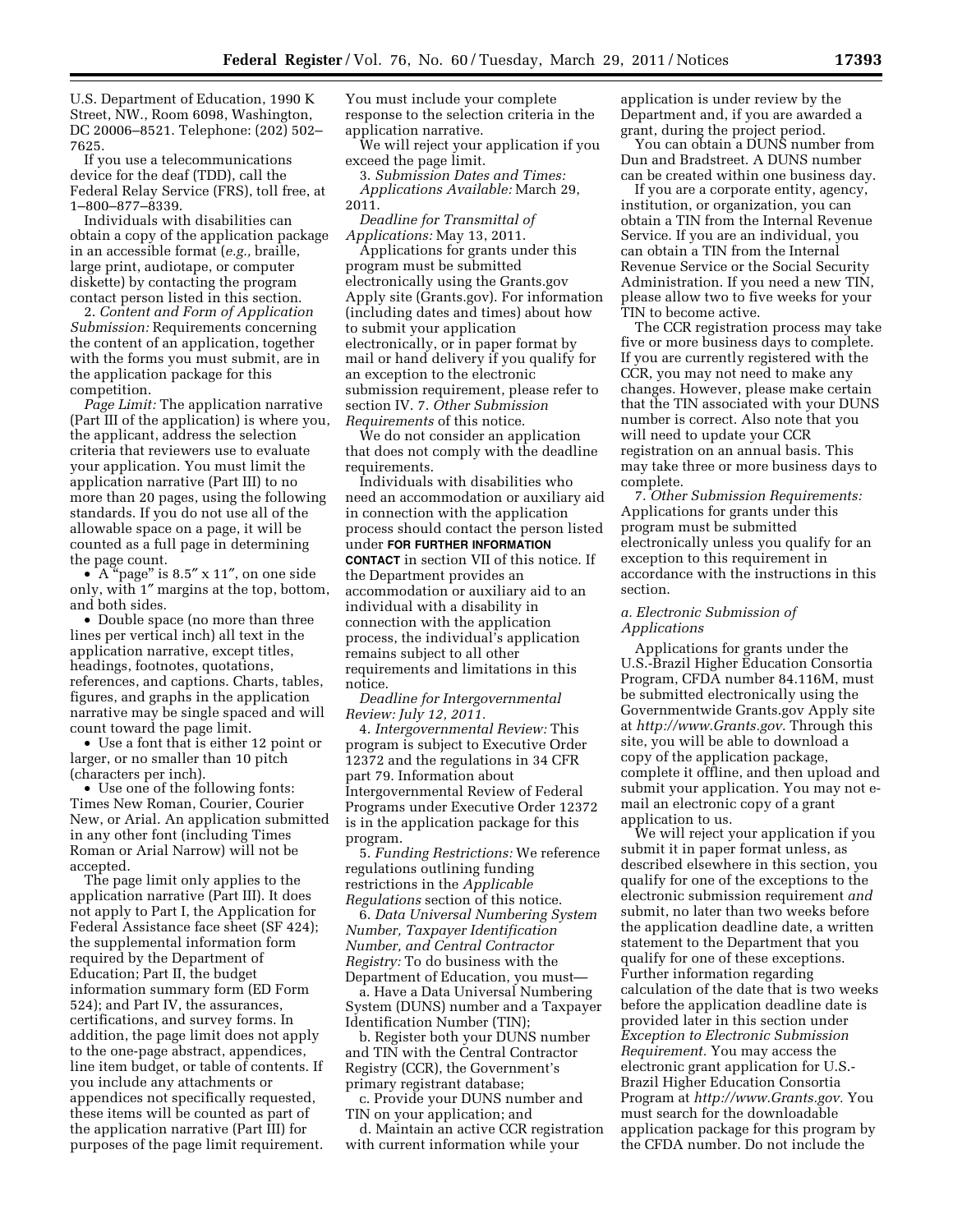CFDA number's alpha suffix in your search (*e.g.,* search for 84.116, not 84.116M).

Please note the following:

• When you enter the Grants.gov site, you will find information about submitting an application electronically through the site, as well as the hours of operation.

• Applications received by Grants.gov are date and time stamped. Your application must be fully uploaded and submitted and must be date and time stamped by the Grants.gov system no later than 4:30:00 p.m., Washington, DC time, on the application deadline date. Except as otherwise noted in this section, we will not accept your application if it is received—that is, date and time stamped by the Grants.gov system—after 4:30:00 p.m., Washington, DC time, on the application deadline date. We do not consider an application that does not comply with the deadline requirements. When we retrieve your application from Grants.gov, we will notify you if we are rejecting your application because it was date and time stamped by the Grants.gov system after 4:30:00 p.m., Washington, DC time, on the application deadline date.

• The amount of time it can take to upload an application will vary depending on a variety of factors, including the size of the application and the speed of your Internet connection. Therefore, we strongly recommend that you do not wait until the application deadline date to begin the submission process through Grants.gov.

• You should review and follow the Education Submission Procedures for submitting an application through Grants.gov that are included in the application package for this program to ensure that you submit your application in a timely manner to the Grants.gov system. You can also find the Education Submission Procedures pertaining to Grants.gov under News and Events on the Department's G5 system home page at *[http://G5.gov.](http://G5.gov)* 

• You will not receive additional point value because you submit your application in electronic format, nor will we penalize you if you qualify for an exception to the electronic submission requirement, as described elsewhere in this section, and submit your application in paper format.

• You must submit all documents electronically, including all information you typically provide on the following forms: the Application for Federal Assistance (SF 424), the Department of Education Supplemental Information for SF 424, Budget Information—Non-Construction Programs (ED 524), and all necessary assurances and certifications.

• You must upload any narrative sections and all other attachments to your application as files in a .PDF (Portable Document) format only. If you upload a file type other than a .PDF file or submit a password-protected file, we will not review that material.

• Your electronic application must comply with any page-limit requirements described in this notice.

• After you electronically submit your application, you will receive from Grants.gov an automatic notification of receipt that contains a Grants.gov tracking number. (This notification indicates receipt by Grants.gov only, not receipt by the Department.) The Department then will retrieve your application from Grants.gov and send a second notification to you by e-mail. This second notification indicates that the Department has received your application and has assigned your application a PR/Award number (an EDspecified identifying number unique to your application).

• We may request that you provide us original signatures on forms at a later date.

*Application Deadline Date Extension in Case of Technical Issues with the Grants.gov System:* If you are experiencing problems submitting your application through Grants.gov, please contact the Grants.gov Support Desk, toll free, at 1–800–518–4726. You must obtain a Grants.gov Support Desk Case Number and must keep a record of it.

If you are prevented from electronically submitting your application on the application deadline date because of technical problems with the Grants.gov system, we will grant you an extension until 4:30:00 p.m., Washington, DC time, the following business day to enable you to transmit your application electronically or by hand delivery. You also may mail your application by following the mailing instructions described elsewhere in this notice.

If you submit an application after 4:30:00 p.m., Washington, DC time, on the application deadline date, please contact the person listed under **FOR FURTHER INFORMATION CONTACT** in section VII of this notice and provide an explanation of the technical problem you experienced with Grants.gov, along with the Grants.gov Support Desk Case Number. We will accept your application if we can confirm that a technical problem occurred with the Grants.gov system and that that problem affected your ability to submit your application by 4:30:00 p.m., Washington, DC time, on the application deadline date. The Department will contact you after a

determination is made on whether your application will be accepted.

**Note:** The extensions to which we refer in this section apply only to the unavailability of, or technical problems with, the Grants.gov system. We will not grant you an extension if you failed to fully register to submit your application to Grants.gov before the application deadline date and time or if the technical problem you experienced is unrelated to the Grants.gov system.

*Exception to Electronic Submission Requirement:* You qualify for an exception to the electronic submission requirement, and may submit your application in paper format, if you are unable to submit an application through the Grants.gov system because—

• You do not have access to the Internet; or

• You do not have the capacity to upload large documents to the Grants.gov system;

*and* 

• No later than two weeks before the application deadline date (14 calendar days or, if the fourteenth calendar day before the application deadline date falls on a Federal holiday, the next business day following the Federal holiday), you mail or fax a written statement to the Department, explaining which of the two grounds for an exception prevent you from using the Internet to submit your application.

If you mail your written statement to the Department, it must be postmarked no later than two weeks before the application deadline date. If you fax your written statement to the Department, we must receive the faxed statement no later than two weeks before the application deadline date.

Address and mail or fax your statement to: Michelle Guilfoil, U.S.- Brazil Higher Education Consortia Program, U.S. Department of Education, 1990 K Street, NW., Room 6098, Washington, DC 20006–8521. FAX: (202) 502–7860.

Your paper application must be submitted in accordance with the mail or hand delivery instructions described in this notice.

### *b. Submission of Paper Applications by Mail*

If you qualify for an exception to the electronic submission requirement, you may mail (through the U.S. Postal Service or a commercial carrier) your application to the Department. You must mail the original and two copies of your application, on or before the application deadline date, to the Department at the following address: U.S. Department of Education, Application Control Center, Attention: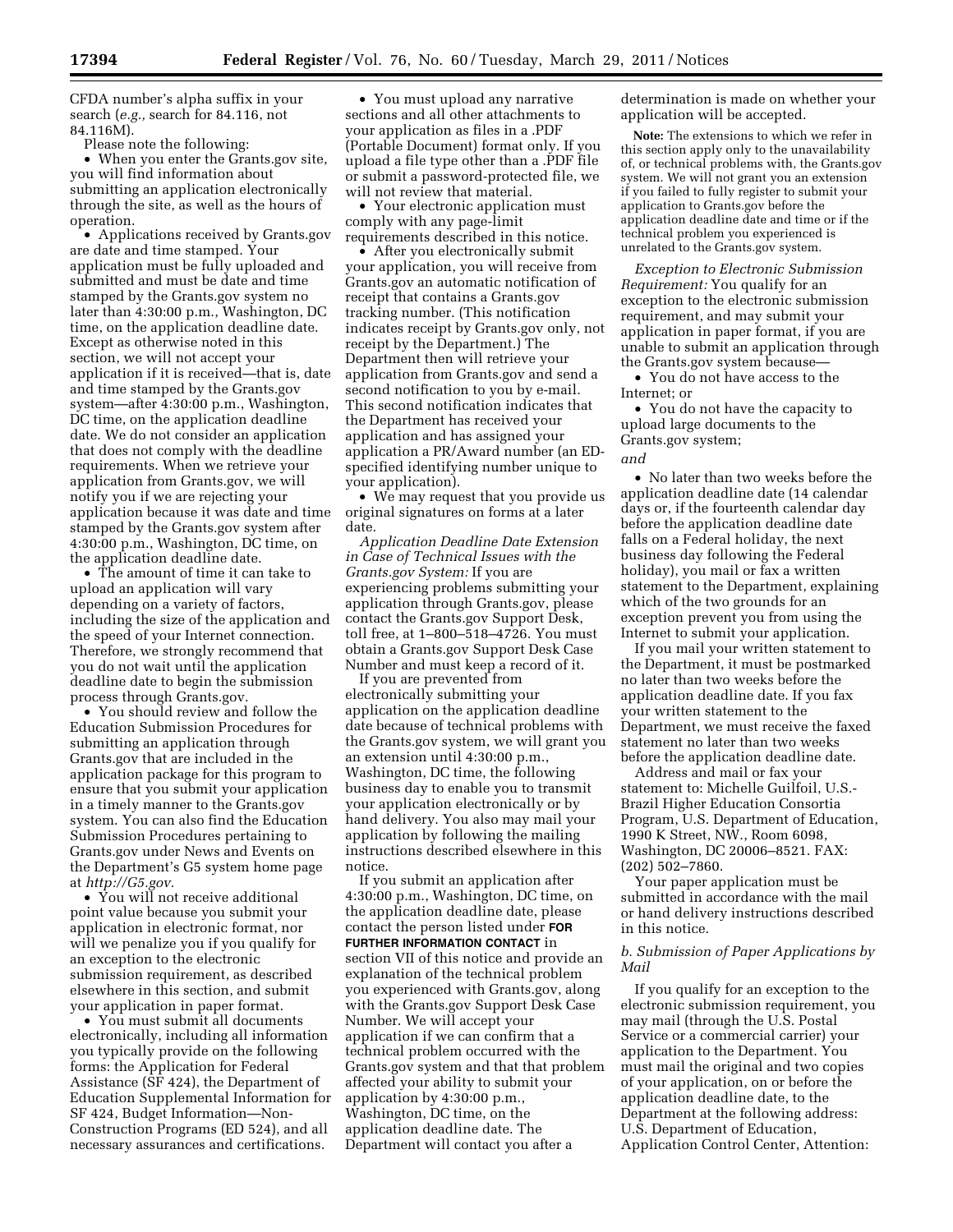(CFDA Number 84.116M), LBJ Basement **V. Application Review Information**  Level 1, 400 Maryland Avenue, SW., Washington, DC 20202–4260.

You must show proof of mailing consisting of one of the following:

(1) A legibly dated U.S. Postal Service postmark.

(2) A legible mail receipt with the date of mailing stamped by the U.S. Postal Service.

(3) A dated shipping label, invoice, or receipt from a commercial carrier.

(4) Any other proof of mailing acceptable to the Secretary of the U.S. Department of Education.

If you mail your application through the U.S. Postal Service, we do not accept either of the following as proof of mailing:

(1) A private metered postmark.

(2) A mail receipt that is not dated by the U.S. Postal Service.

If your application is postmarked after the application deadline date, we will not consider your application.

**Note:** The U.S. Postal Service does not uniformly provide a dated postmark. Before relying on this method, you should check with your local post office.

### *c. Submission of Paper Applications by Hand Delivery*

If you qualify for an exception to the electronic submission requirement, you (or a courier service) may deliver your paper application to the Department by hand. You must deliver the original and two copies of your application by hand, on or before the application deadline date, to the Department at the following address: U.S. Department of Education, Application Control Center, Attention: (CFDA Number 84.116M), 550 12th Street, SW., Room 7041, Potomac Center Plaza, Washington, DC 20202–4260.

The Application Control Center accepts hand deliveries daily between 8:00 a.m. and 4:30:00 p.m., Washington, DC time, except Saturdays, Sundays, and Federal holidays.

### **Note for Mail or Hand Delivery of Paper Applications:** If you mail or hand deliver your application to the Department—

(1) You must indicate on the envelope and—if not provided by the Department—in Item 11 of the SF 424 the CFDA number, including suffix letter, if any, of the competition under which you are submitting your application; and

(2) The Application Control Center will mail to you a notification of receipt of your grant application. If you do not receive this notification within 15 business days from the application deadline date, you should call the U.S. Department of Education Application Control Center at (202) 245– 6288.

1. *Selection Criteria:* The selection criteria for this competition are from 34 CFR 75.210 and are listed in the application package.

2. *Additional Factors:* An additional factor we consider in selecting an application for an award is whether the application demonstrates a bilateral, innovative U.S.-Brazilian approach to training and education.

3. *Review and Selection Process:* We remind potential applicants that in reviewing applications in any discretionary grant competition, the Secretary may consider, under 34 CFR 75.217(d)(3), the past performance of the applicant in carrying out a previous award, such as the applicant's use of funds, achievement of project objectives, and compliance with grant conditions. The Secretary may also consider whether the applicant failed to submit a timely performance report or submitted a report of unacceptable quality.

In addition, in making a competitive grant award, the Secretary also requires various assurances including those applicable to Federal civil rights laws that prohibit discrimination in programs or activities receiving Federal financial assistance from the Department of Education (34 CFR 100.4, 104.5, 106.4, 108.8, and 110.23).

4. *Special Conditions:* Under 34 CFR 74.14 and 80.12, the Secretary may impose special conditions on a grant if the applicant or grantee is not financially stable; has a history of unsatisfactory performance; has a financial or other management system that does not meet the standards in 34 CFR parts 74 or 80, as applicable; has not fulfilled the conditions of a prior grant; or is otherwise not responsible.

## **VI. Award Administration Information**

1. *Award Notices:* If your application is successful, we notify your U.S. Representative and U.S. Senators and send you a Grant Award Notification (GAN). We may notify you informally, also.

If your application is not evaluated or not selected for funding, we notify you.

2. *Administrative and National Policy Requirements:* We identify administrative and national policy requirements in the application package and reference these and other requirements in the *Applicable Regulations* section of this notice.

We reference the regulations outlining the terms and conditions of an award in the *Applicable Regulations* section of this notice and include these and other specific conditions in the GAN. The

GAN also incorporates your approved application as part of your binding commitments under the grant.

3. *Reporting:* (a) If you apply for a grant under this competition, you must ensure that you have in place the necessary processes and systems to comply with the reporting requirements in 2 CFR part 170 should you receive funding under the competition. This does not apply if you have an exception under 2 CFR 170.110(b).

(b) At the end of your project period, you must submit a final performance report, including financial information, as directed by the Secretary. If you receive a multi-year award, you must submit an annual performance report that provides the most current performance and financial expenditure information as directed by the Secretary under 34 CFR 75.118. The Secretary may also require more frequent performance reports under 34 CFR 75.720(c). For specific requirements on reporting, please go to *[http://](http://www.ed.gov/fund/grant/apply/appforms/appforms.html) [www.ed.gov/fund/grant/apply/](http://www.ed.gov/fund/grant/apply/appforms/appforms.html) [appforms/appforms.html.](http://www.ed.gov/fund/grant/apply/appforms/appforms.html)* 

4. *Performance Measures:* Under the Government Performance and Results Act of 1993 (GPRA), the following two performance measures will be used by the Department in assessing the success of the U.S.-Brazil Higher Education Consortia Program:

(1) The extent to which funded projects are being replicated (*i.e.,*  adopted or adapted by others).

(2) The manner in which projects are being institutionalized and continued after funding.

If funded, you will be asked to collect and report data from your project on steps taken toward achieving the outcomes evaluated by these performance measures (*i.e.,*  institutionalization and replication). Consequently, applicants are advised to include these two outcomes in conceptualizing the design, implementation, and evaluation of their proposed projects. Institutionalization and replication are important outcomes that ensure the ultimate success of international consortia funded through this program.

5. *Continuation Awards:* In making a continuation award, the Secretary may consider, under 34 CFR 75.253, the extent to which a grantee has made ''substantial progress toward meeting the objectives in its approved application.'' This consideration includes the review of a grantee's progress in meeting the targets and projected outcomes in its approved application, and whether the grantee has expended funds in a manner that is consistent with its approved application and budget. In making a